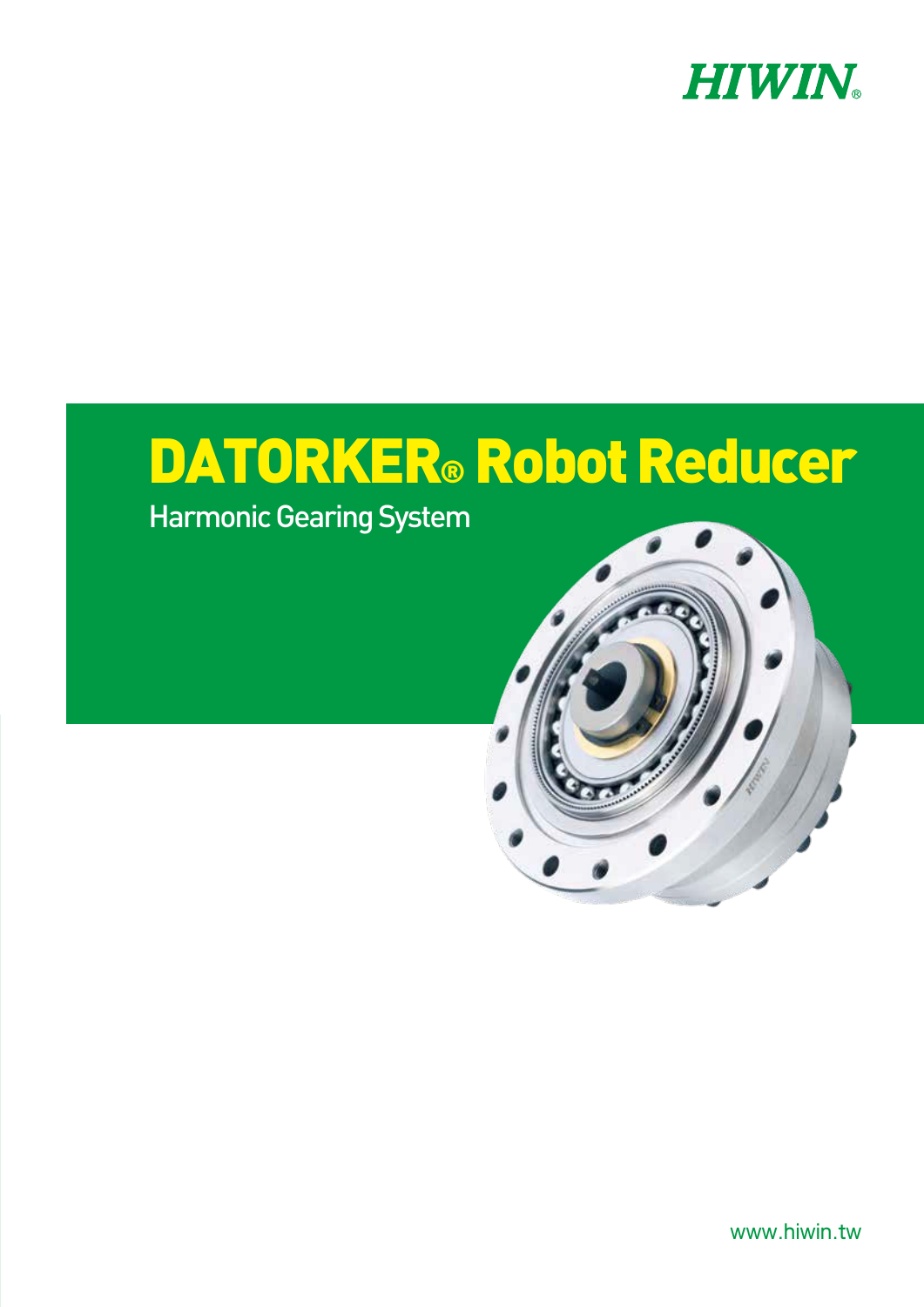## DATORKER® Robot Reducer

DATORKER (DT) – Robot Reducer has the characteristics of high precision, high efficiency, high torsional rigidity and low starting torque. It is widely used in robots, automation equipment, semiconductor equipment, machine tools and other industries.

HIWIN has developed various specifications and reduction ratios to provide customers with wide range of choice. HIWIN is able to provide customized services to meet customers' various design and requirement.

#### Features

- .Compact and light weight Easy for user to assemble and work with.
- .High accuracy Provides stable repeatability and positioning.
- .Customization Can be customized as per requirements.
- .High torque Widely use in automation and inspection equipment.
- .Wide reduction ratio Various choices available under same model.



#### Flex spline

Slim and resilient metal with external teeth on the outer circle. Continuous elastic deformation when working; usually used as an output.

#### Circular spline

The rigid circular part has teeth on the inner bore side, and there are 2 teeth more than the external teeth of flex spline; it is usually used as the fixed end.

#### Wave Generator

With an elliptical geometric feature, it makes the flex spline engaging with the circular spline. Usually used as an input.

#### Reduction ratio and rotation direction



Input and Output with reverse direction rotation -1

Reduction ratio = 
$$
\frac{-1}{R}
$$

 $(R = No.$  of external teeth  $\div$  difference between no. of external and internal teeth)



Input and Output with the same direction rotation

Reduction ratio = 
$$
\frac{1}{R+1}
$$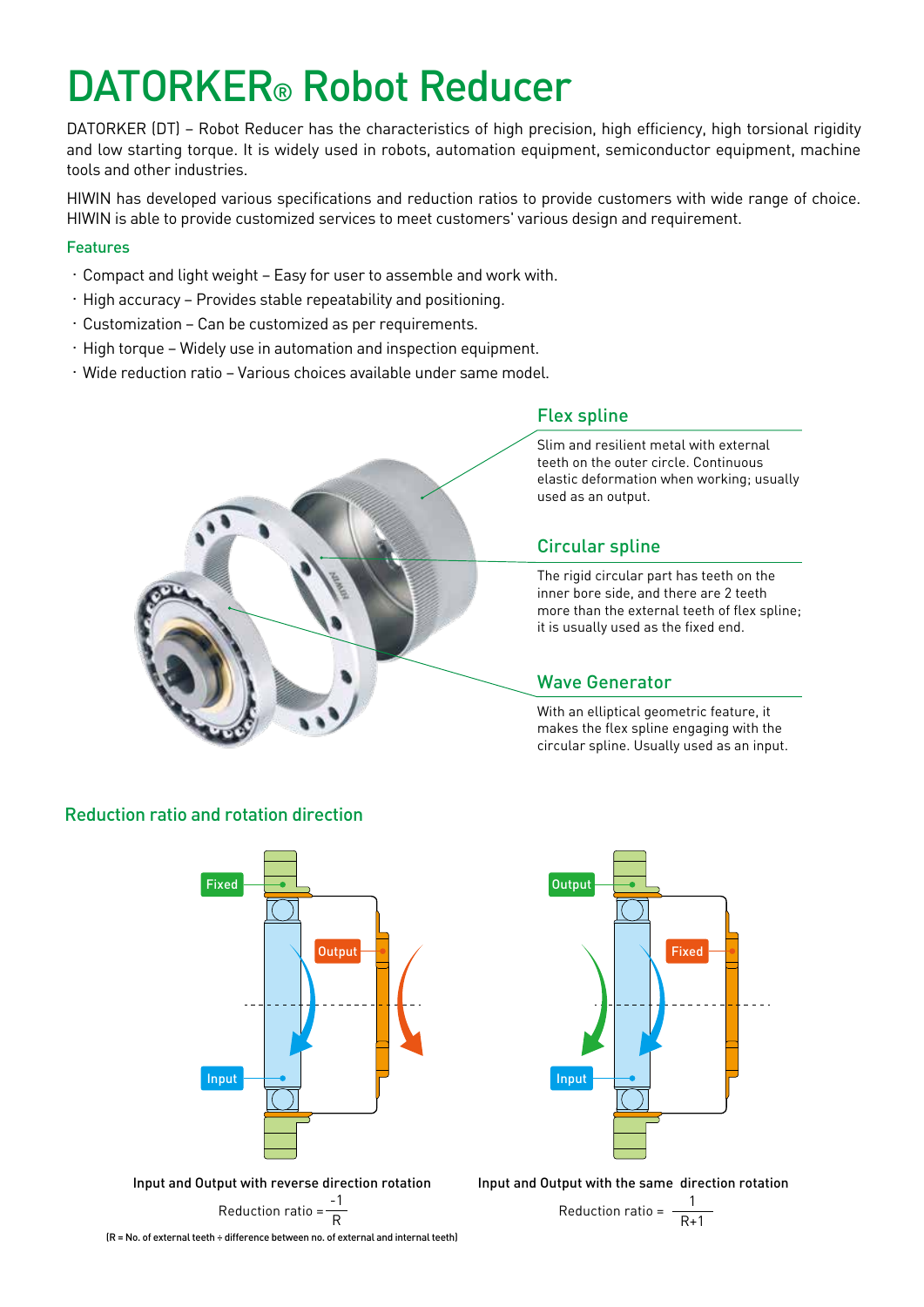#### HIWIN DATORKER Nomenclature



#### Specification Table

| Items | <b>Reduction</b><br>Ratio | Rated torque at input<br>2000r/min |      |     | Peak torque at<br>start/stop | Instantaneous permissible<br>max. torque |      |
|-------|---------------------------|------------------------------------|------|-----|------------------------------|------------------------------------------|------|
| Model |                           | <b>Nm</b>                          | kgfm | Nm  | kgfm                         | Nm                                       | kgfm |
|       | 50                        | 5.4                                | 0.55 | 18  | 1.8                          | 35                                       | 3.6  |
| 14    | 80                        | 7.8                                | 0.8  | 23  | 2.4                          | 47                                       | 4.8  |
|       | 100                       | 7.8                                | 0.8  | 28  | 2.9                          | 54                                       | 5.5  |
|       | 50                        | 16                                 | 1.6  | 34  | 3.5                          | 70                                       | 7.1  |
|       | 80                        | 22                                 | 2.2  | 43  | 4.4                          | 87                                       | 8.9  |
| 17    | 100                       | 24                                 | 2.4  | 54  | 5.5                          | 108                                      | 11   |
|       | 120                       | 24                                 | 2.4  | 54  | 5.5                          | 86                                       | 8.8  |
|       | 50                        | 25                                 | 2.5  | 56  | 5.7                          | 98                                       | 10   |
|       | 80                        | 34                                 | 3.5  | 74  | 7.5                          | 127                                      | 13   |
| 20    | 100                       | 40                                 | 4.1  | 82  | 8.4                          | 147                                      | 15   |
|       | 120                       | 40                                 | 4.1  | 87  | 8.9                          | 147                                      | 15   |
|       | 50                        | 39                                 | 4    | 98  | 10                           | 186                                      | 19   |
|       | 80                        | 63                                 | 6.4  | 137 | 14                           | 255                                      | 26   |
| 25    | 100                       | 67                                 | 6.8  | 157 | 16                           | 284                                      | 29   |
|       | 120                       | 67                                 | 6.8  | 167 | 17                           | 304                                      | 31   |
| 32    | 50                        | 76                                 | 7.8  | 216 | 22                           | 382                                      | 39   |
|       | 80                        | 118                                | 12   | 304 | 31                           | 568                                      | 58   |
|       | 100                       | 137                                | 14   | 333 | 34                           | 647                                      | 66   |
|       | 120                       | 137                                | 14   | 353 | 36                           | 686                                      | 70   |

#### Type / Function



#### WUT Type

- .Combination type (P)
- $\cdot$  Input shaft self-aligning.
- .Withstand axial and radial load.

#### WTI Type

- .Combination type (P)
- $\cdot$  Input hollow shaft design.
- .Withstand axial and radial load.





#### WUI Type

- .Component type (C)
- $\cdot$  Input shaft self-aligning.
- .Self-assembly of parts required.

### WTI Type

- . Sealed type (A)
- . Input hollow shaft design.
- $\cdot$  Withstand axial and radial load.
- .Completely sealed design.
- .User friendly design.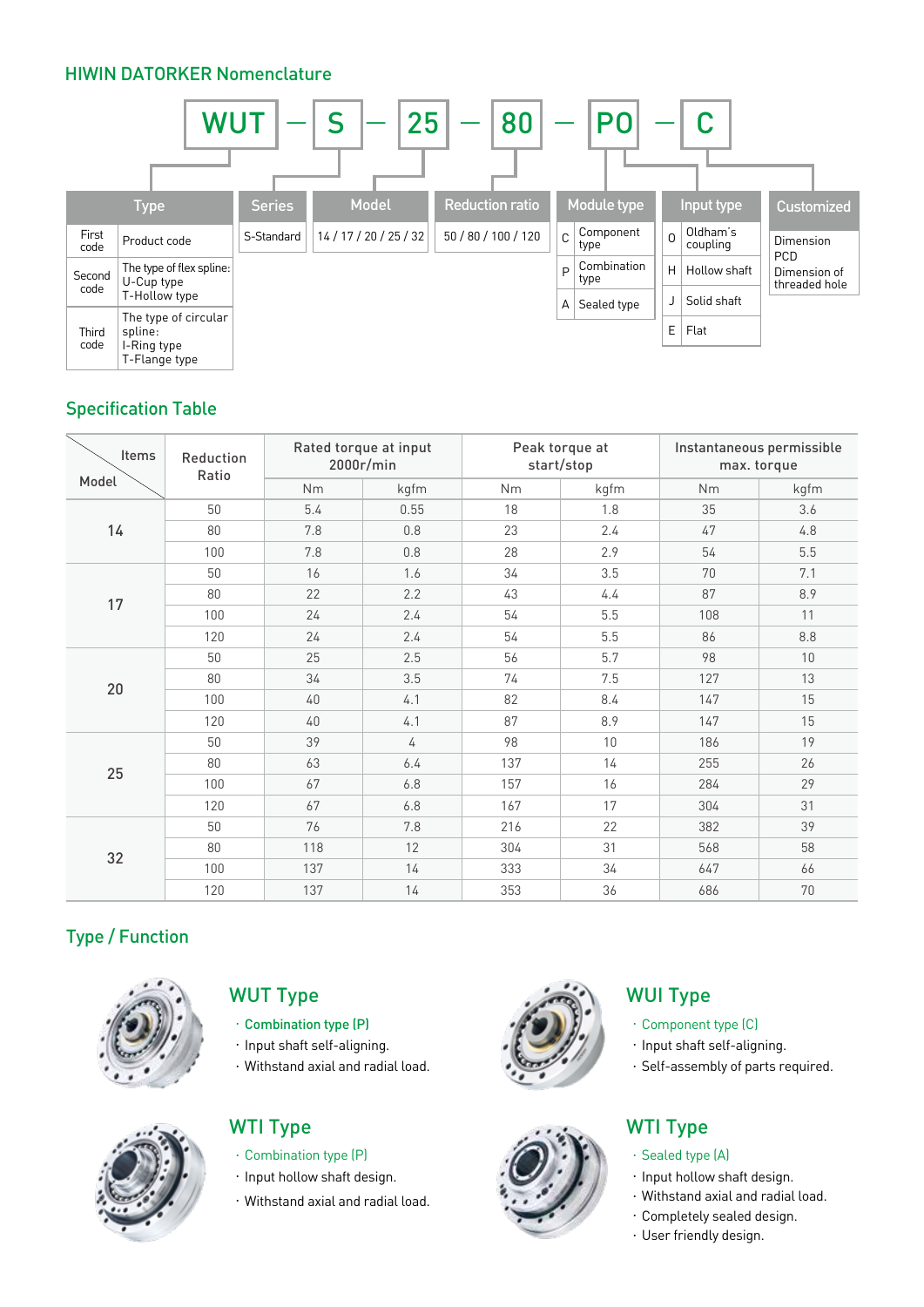#### WUT-PO







| Model<br>Mark  | 14                | 17                       | 20                 | 25                 | 32                 |
|----------------|-------------------|--------------------------|--------------------|--------------------|--------------------|
| ØA             | 73                | 79                       | 93                 | 107                | 138                |
| $B^*$          | 41.09             | 45.09                    | $45.5_{-1}^{0}$    | $52 - \frac{0}{1}$ | 62.011             |
| $\mathbb C$    | 34                | 37                       | 38                 | 46                 | 57                 |
| $\mathsf D$    | 27                | 29                       | 28                 | 36                 | 45                 |
| $\mathsf E$    | $\overline{7}$    | $\,8\,$                  | 10                 | $10\,$             | 12                 |
| $\mathsf F$    | $\overline{2}$    | $\overline{2}$           | $\mathfrak 3$      | $\mathfrak{Z}$     | $\mathfrak{Z}$     |
| G              | 3.5               | $\sqrt{4}$               | 5                  | $\overline{5}$     | $\overline{5}$     |
| $\sf H$        | 9.4               | 9.5                      | $\mathcal{P}$      | 12                 | 15                 |
| $\overline{1}$ | $17.6^{0}_{-0.1}$ | $19.5_{-0.1}^{0}$        | $20.1^{0}_{-0.1}$  | $20.2^{0}_{-0.1}$  | $22^{0}_{-0.1}$    |
| ØJ h7          | 56                | 63                       | 72                 | 86                 | 113                |
| ØK H7          | 11                | $10$                     | 14                 | $20\,$             | 26                 |
| ØL h7          | 38                | 48                       | 56                 | 67                 | 90                 |
| ØM             | 14                | 18                       | 21                 | 26                 | 26                 |
| ØN H7          | 6                 | $\,8\,$                  | 12                 | 14                 | 14                 |
| $0$ Js $9$     | $\equiv$          | $\overline{\phantom{0}}$ | $\overline{4}$     | 5                  | 5                  |
| $\mathsf P$    | $\equiv$          | $\overline{\phantom{0}}$ | $13.8^{+0.1}_{-0}$ | $16.3^{+0.1}_{-0}$ | $16.3^{+0.1}_{-0}$ |
| ${\mathsf Q}$  | $\boldsymbol{6}$  | 6                        | $\,8\,$            | $8\,$              | $\,8\,$            |
| ${\sf R}$      | M4xDP8            | M5xDP10                  | M6xDP9             | M8xDP12            | M10xDP15           |
| S(P.C.D)       | 23                | 27                       | 32                 | 42                 | 55                 |
| $\mathsf T$    | $\boldsymbol{6}$  | $\boldsymbol{6}$         | $\boldsymbol{6}$   | $8\,$              | 12                 |
| ØU             | 4.5               | 4.5                      | 5.5                | 5.5                | 6.6                |
| V(P.C.D)       | 65                | 71                       | 82                 | 96                 | 125                |
| W              | $\boldsymbol{6}$  | $\overline{6}$           | 6                  | $\,8\,$            | 12                 |
| $\mathsf X$    | M4                | M4                       | M <sub>5</sub>     | M <sub>5</sub>     | M6                 |
| Y (degree)     | $30^{\circ}$      | $30^{\circ}$             | $30^{\circ}$       | $22.5^\circ$       | $15^{\circ}$       |

\* B is the tolerance and the matching position of axial direction.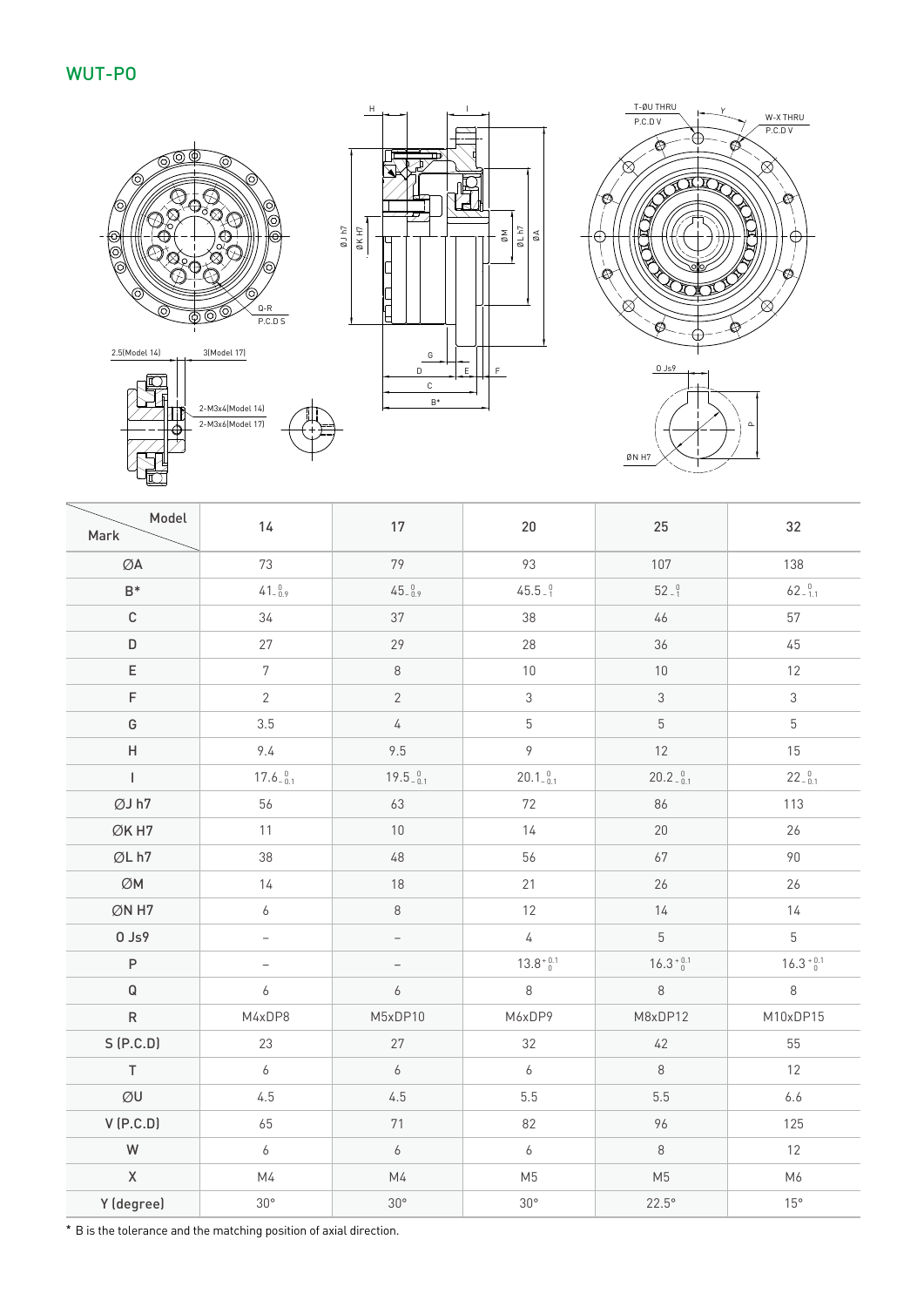#### WUI-CO



DETAIL X

Model 14、17

| Model<br>Mark         | 14                           | 17                           | 20                        | 25                       | 32                       |
|-----------------------|------------------------------|------------------------------|---------------------------|--------------------------|--------------------------|
| ØA h6                 | 50                           | 60                           | 70                        | 85                       | 110                      |
| $B^*$                 | $28.5^{0}_{-0.8}$            | $32.5_{-0.9}^{0}$            | $33.5_{-1.0}^{0}$         | 37.0                     | 44.0                     |
| $C^*$                 | $17.5^{+0.4}_{-0}$           | $20^{+0.5}_{-0}$             | $21.5^{+0.6}_{-0}$        | $24^{+0.6}_{-0}$         | $28^{+0.6}_{-0}$         |
| $\mathsf D$           | 6                            | 6.5                          | 7.5                       | $10\,$                   | 14                       |
| $\mathsf E$           | $\overline{2}$               | 2.5                          | $\mathfrak{Z}$            | $\mathfrak{Z}$           | $\mathfrak{Z}$           |
| F                     | 2.4                          | $\mathfrak{Z}$               | 3                         | $\mathfrak{S}$           | 3.2                      |
| G                     | $17.6 - \substack{0.1}{0.1}$ | $19.5 - \substack{0.1}{0.1}$ | $20.1\substack{0\\ -0.1}$ | $20.2_{-0.1}^{0}$        | $22 - 0.1$               |
| ØH h6                 | 38                           | 48                           | 54                        | 67                       | 90                       |
| $\emptyset\mathsf{l}$ | 23                           | 27.2                         | 32                        | $40\,$                   | 52                       |
| ØJ H6                 | 11                           | 10                           | 16                        | $20\,$                   | 26                       |
| ØK                    | 14                           | 18                           | 21                        | 26                       | 26                       |
| ØL H7                 | 6                            | $\,8\,$                      | $\mathcal{P}$             | 11                       | 14                       |
| M Js9                 | $\overline{\phantom{0}}$     | $\overline{\phantom{0}}$     | 3                         | $\overline{4}$           | $\overline{5}$           |
| $\overline{N}$        | $\overline{\phantom{0}}$     | $\qquad \qquad -$            | $10.4^{+0.1}_{-0}$        | $12.8^{+0.1}_{-0}$       | $16.3^{+0.1}_{-0}$       |
| $\mathsf{O}$          | M3                           | M3                           | M3                        | M4                       | M <sub>5</sub>           |
| P(P.C.D)              | 18.5                         | 21.5                         | 27                        | 34                       | 45                       |
| Q <sub>1</sub>        | 6                            | $\boldsymbol{6}$             | $\,8\,$                   | $\,8\,$                  | $\,8\,$                  |
| ØQ <sub>2</sub>       | 4.5                          | 5.5                          | 5.5                       | 6.6                      | $\mathcal{P}$            |
| R(P.C.D)              | 17                           | 19                           | 24                        | 30                       | $40\,$                   |
| $\mathsf{S}$          | $3^{+0.015}_{0}$             | $3^{+0.015}_{0}$             | $\overline{\phantom{0}}$  | $\overline{\phantom{a}}$ | $\overline{\phantom{m}}$ |
| T (degree)            | $30^{\circ}$                 | $30^{\circ}$                 | $22.5^\circ$              | $22.5^\circ$             | $22.5^\circ$             |
| U (degree)            | $30^{\circ}$                 | $30^{\circ}$                 | $\overline{\phantom{0}}$  | $\qquad \qquad -$        | $\overline{\phantom{m}}$ |
| V <sub>1</sub>        | $\boldsymbol{6}$             | 12                           | 12                        | 12                       | 12                       |
| ØV <sub>2</sub>       | 3.5                          | 3.5                          | 3.5                       | 4.5                      | 5.5                      |
| W(P.C.D)              | $44$                         | 54                           | 62                        | 75                       | 100                      |
| $\mathsf X$           | M <sub>3</sub>               | M3                           | M3                        | M4                       | M <sub>5</sub>           |
| Y (degree)            | $30^{\circ}$                 | $15^{\circ}$                 | $15^{\circ}$              | $15^{\circ}$             | $15^{\circ}$             |

\* B and C is the tolerance and the matching position of axial direction.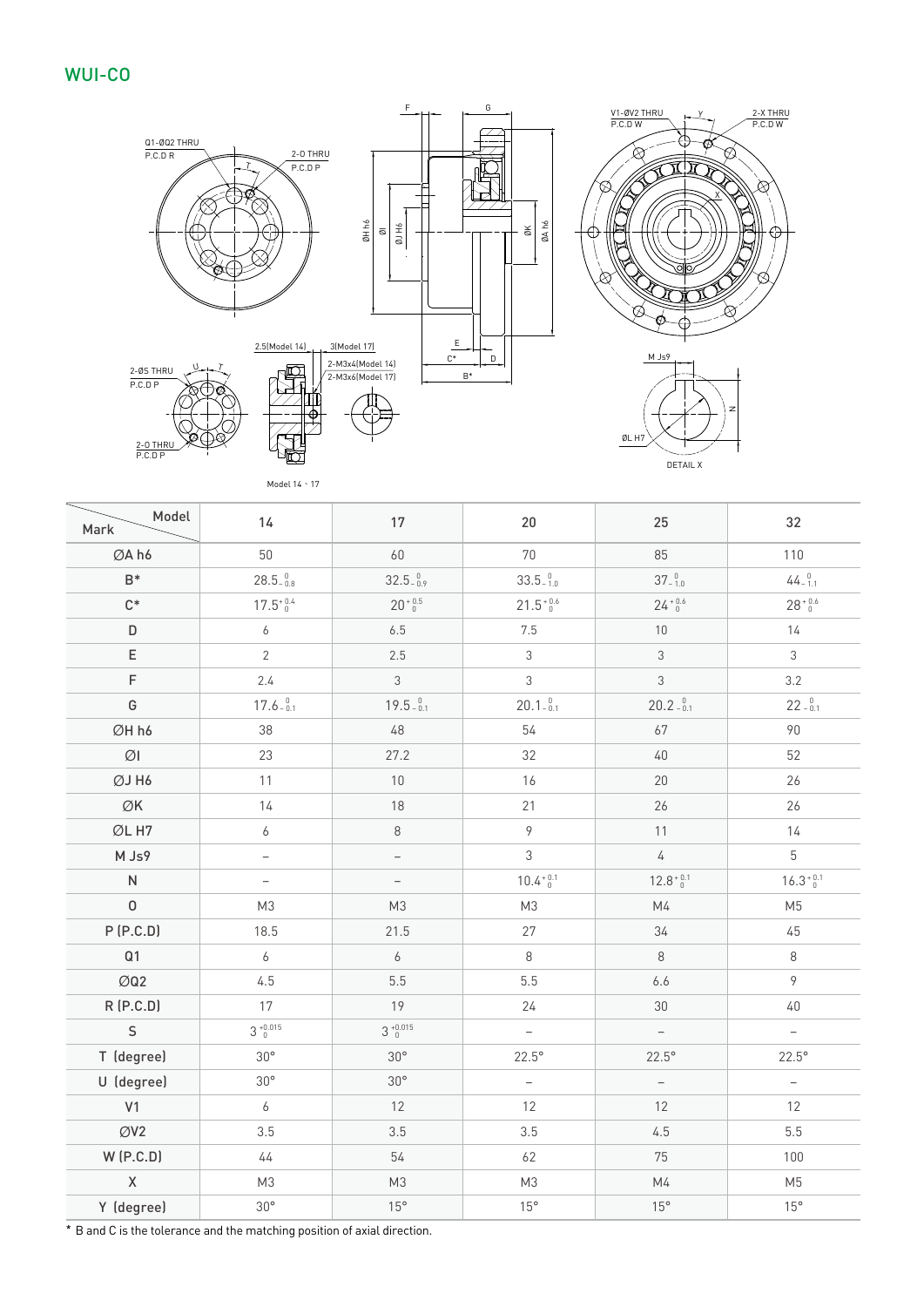#### WTI-PH



Model 14、17

Model 14

| × |          |  |
|---|----------|--|
|   | Model 17 |  |

| Model<br>Mark   | 14                | 17                | 20                | 25                       | 32                  |
|-----------------|-------------------|-------------------|-------------------|--------------------------|---------------------|
| ØA h6           | 50                | 60                | 70                | 85                       | 110                 |
| $\sf B$         | $52.5_{-0.1}^{0}$ | $56.5_{-0.1}^{0}$ | $51.5_{-0.1}^{0}$ | $55.5_{-0.1}^{0}$        | $65.5_{-0.1}^{0}$   |
| $C1*$           | $16^{+0.8}_{-0}$  | $16^{+0.9}_{-0}$  | $9.5^{+1.0}_{-0}$ | $10^{+1.1}_{-0}$         | $12^{+1.1}_{-0}$    |
| C <sub>2</sub>  | 23.5              | 26.5              | 29                | $34\,$                   | 42                  |
| $C3*$           | 13                | 14                | 13                | 11.5                     | 11.5                |
| D               | 2.5               | 2.5               | $\equiv$          | $\overline{\phantom{a}}$ | $\bar{\phantom{a}}$ |
| $\mathsf E$     | $\overline{7}$    | 7.5               | 8.5               | 12                       | 15                  |
| ØF h7           | 70                | 80                | 90                | 110                      | 142                 |
| ØG H7           | 48                | 60                | $70\,$            | 88                       | 114                 |
| ØH h7           | 20                | 25                | 30                | 38                       | 45                  |
| $ØI$ H7         | 14                | 19                | 21                | 29                       | 36                  |
| ØJ f7           | 20                | 25                | 30                | 38                       | 45                  |
| ØK H7           | 14                | 19                | 21                | 29                       | 36                  |
| L1              | $\mathfrak{Z}$    | $\mathfrak{Z}$    | 2x6               | 2x6                      | 2x6                 |
| L2              | M <sub>3</sub>    | M3                | M3xDP6            | M3xDP6                   | M3xDP6              |
| M(P.C.D)        | L,                | $\equiv$          | 25.5              | 33.5                     | 40.5                |
| N <sub>1</sub>  | 8                 | 12                | 12                | 12                       | 12                  |
| ØN <sub>2</sub> | 3.5               | 3.5               | 3.5               | 4.5                      | 5.5                 |
| O(P.C.D)        | 64                | 74                | 84                | 102                      | 132                 |
| P1              | $\overline{2}$    | $\sqrt{4}$        | $\sqrt{4}$        | $\sqrt{4}$               | 4                   |
| P2              | M3                | M3                | M3                | M3                       | M4                  |
| P3 (degree)     | $22.5^\circ$      | $15^{\circ}$      | $15^{\circ}$      | $15^{\circ}$             | $15^{\circ}$        |
| Q <sub>1</sub>  | 12 E.A. 8         | 20 E.A. 16        | 16                | 16                       | 16                  |
| Q2              | M3xDP5            | M3xDP6            | M3xDP6            | M4xDP7                   | M5xDP8              |
| Q3              | Ø3.5xDP6          | Ø3.5xDP6.5        | Ø3.5xDP7.5        | Ø4.5xDP10                | Ø5.5xDP14           |
| $\oslash$ R     | $44$              | 54                | 62                | 77                       | 100                 |
| S (degree)      | $30^{\circ}$      | 18°               | $22.5^\circ$      | $22.5^\circ$             | $22.5^\circ$        |
| T (degree)      | $30^{\circ}$      | $18^{\circ}$      | $11.25^{\circ}$   | $11.25^{\circ}$          | $11.25^{\circ}$     |

\* C1, C3 is the tolerance and the matching position of axial direction.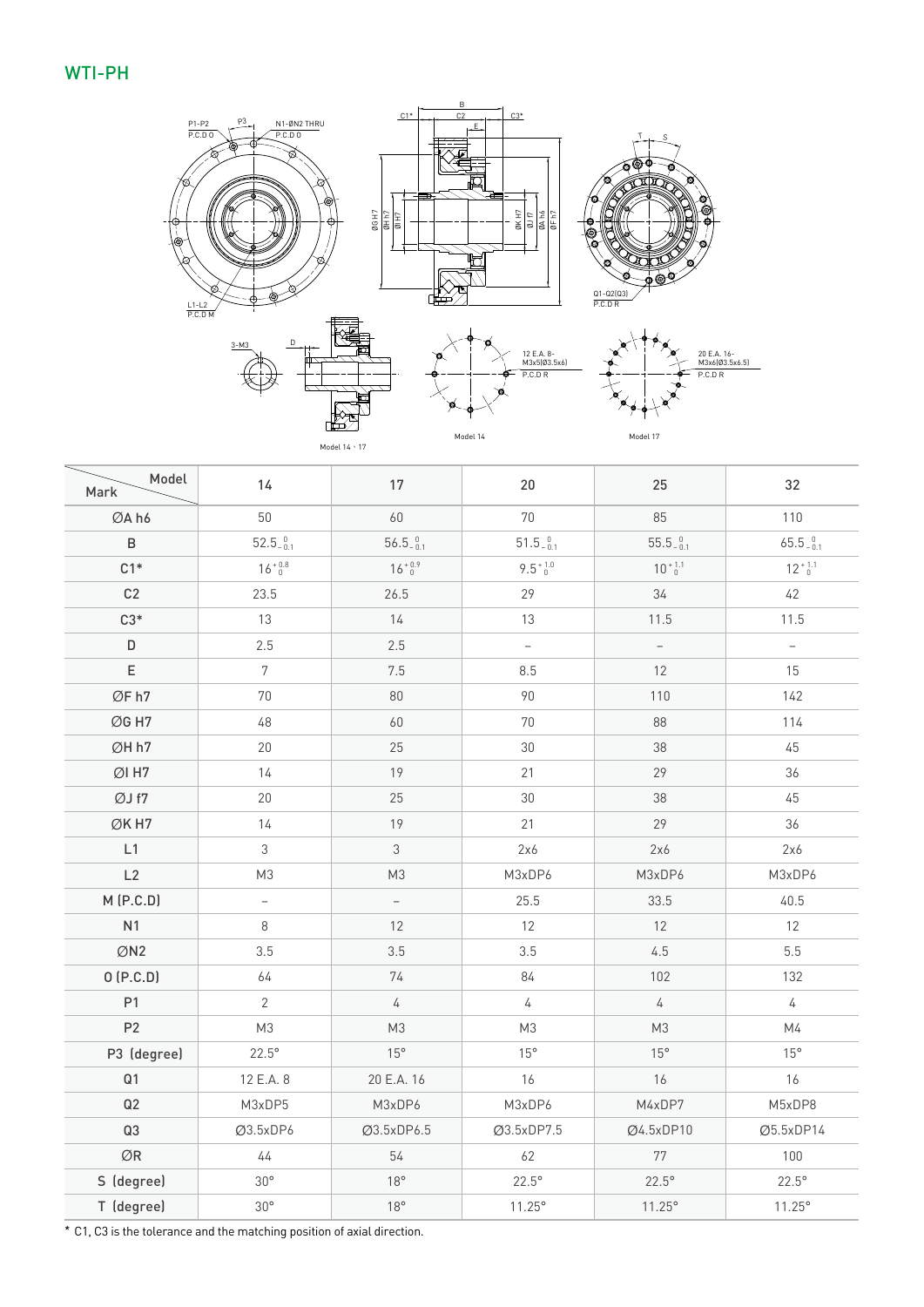

| Model<br>Mark       | 14             | 17             | $20\,$                   | 25               | 32                                |
|---------------------|----------------|----------------|--------------------------|------------------|-----------------------------------|
| ØA h7               | 70             | 80             | 90                       | 110              | 142                               |
| $\oslash$ B         | 54             | 64             | 75                       | 90               | 115                               |
| ØC h7               | 36             | 45             | $50\,$                   | 60               | 85                                |
| ØD h7               | 74             | 84             | 95                       | 115              | 147                               |
| ØE h7               | 20             | 25             | $30\,$                   | 38               | 45                                |
| ØF H7               | 14             | 19             | 21                       | 29               | 36                                |
| G                   | 52.5           | 56.5           | 51.5                     | 55.5             | 65.5                              |
| Н                   | 12             | 12             | $\overline{5}$           | $\boldsymbol{6}$ | $\overline{7}$                    |
| $\mathbf{I}$        | 20.5           | 23             | 25                       | 26               | 32                                |
| J                   | 20             | 21.5           | 21.5                     | 23.5             | 26.5                              |
| Κ                   | 5.5            | 5.5            | $\bar{ }$                | $\equiv$         | $\bar{ }$                         |
| L                   | 9              | $10$           | 10.5                     | 10.5             | 12                                |
| ${\sf M}$           | 8              | 8.5            | $\overline{9}$           | 8.5              | 9.5                               |
| ${\sf N}$           | 7.5            | 8.5            | $7\phantom{.}$           | $\boldsymbol{6}$ | $\overline{5}$                    |
| $\mathsf{O}\xspace$ | 2.5            | 2.5            | $\qquad \qquad -$        |                  | $\hspace{0.1in} - \hspace{0.1in}$ |
| $\mathsf P$         | 36             | 45             | $\overline{\phantom{0}}$ |                  | $\overline{\phantom{a}}$          |
| $\mathsf Q$         | $\mathfrak{Z}$ | $\mathfrak{Z}$ | 2x6                      | 2x6              | 2x6                               |
| ${\sf R}$           | M <sub>3</sub> | M3             | M3xDP6                   | M3xDP6           | M3xDP6                            |
| S(P.C.D)            | $\frac{1}{2}$  | $\bar{a}$      | 25.5                     | 33.5             | 40.5                              |
| $\mathsf T$         | 8              | 12             | 12                       | 12               | 12                                |
| ØU                  | 3.5            | 3.5            | 3.5                      | 4.5              | 5.5                               |
| V(P.C.D)            | 64             | 74             | $84\,$                   | 102              | 132                               |
| W1                  | 12 E.A. 8      | 20 E.A. 16     | 16                       | 16               | 16                                |
| W <sub>2</sub>      | M3xDP5         | M3xDP6         | M3xDP6                   | M4xDP7           | M5xDP8                            |
| W <sub>3</sub>      | Ø3.5xDP11.5    | Ø3.5xDP12      | Ø3.5xDP13.5              | Ø4.5xDP15.5      | Ø5.5xDP20.5                       |
| X(P.C.D)            | $44$           | 54             | 62                       | $77\,$           | 100                               |
| Y (degree)          | $30^{\circ}$   | $18^{\circ}$   | $22.5^\circ$             | $22.5^\circ$     | $22.5^\circ$                      |
| Z (degree)          | $30^{\circ}$   | $18^{\circ}$   | $11.25^{\circ}$          | $11.25^{\circ}$  | $11.25^{\circ}$                   |